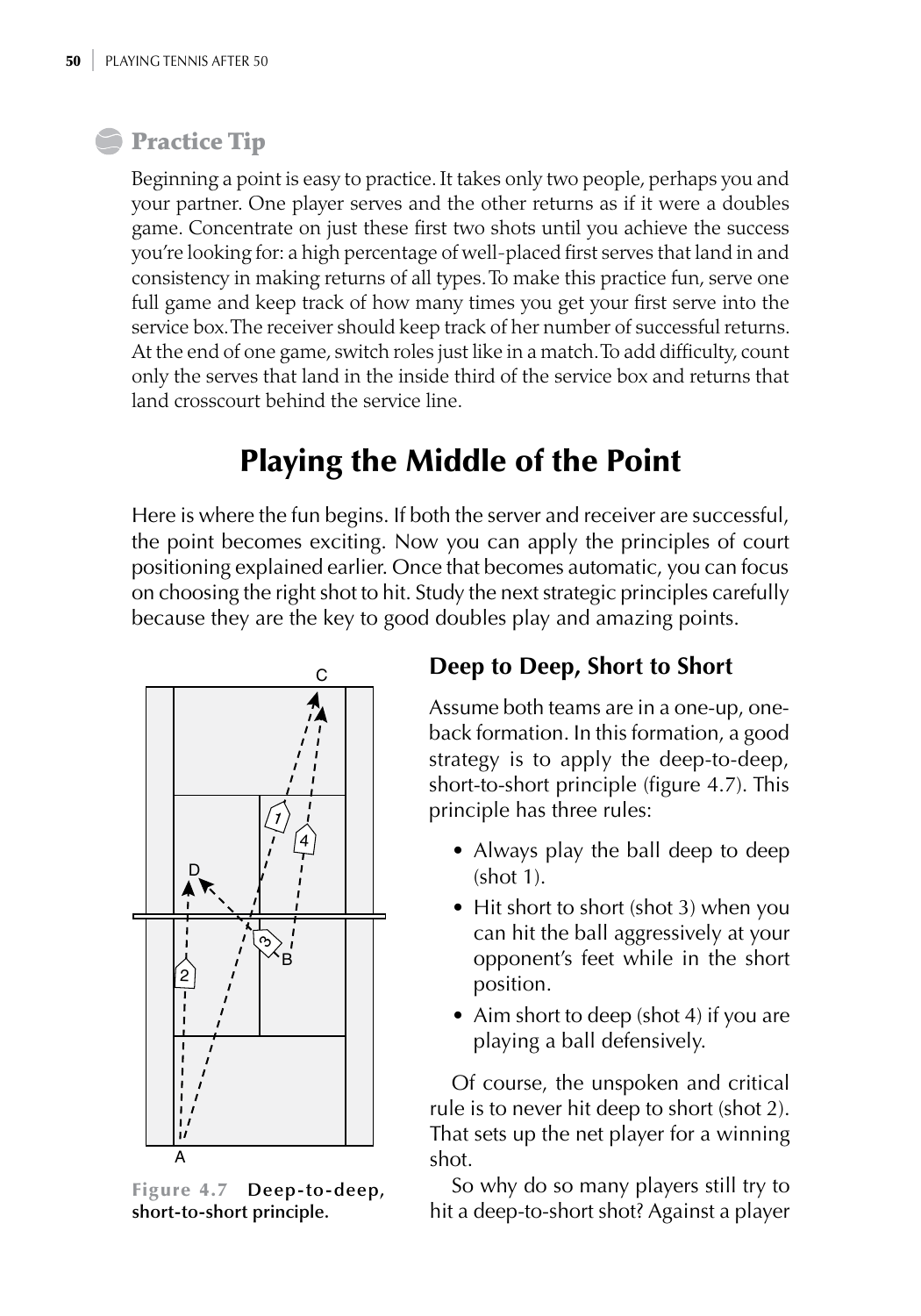who is fearful of playing a strong drive or has poor volley skills, hitting a deep-to-short shot may work. Some players may have experienced success with this shot. However, take our word for it, hitting at the net player may work at a beginning level, but by the time you reach the 3.0 level of skill, it is usually a terrible idea.

# **STROKE DOCTOR**

If you are intimidated at the net when an opponent hits a hard drive at you, learn to defend yourself:

- During a point, expect every ball to come to you. Be especially alert and keep your racket in front.
- Keep your eye on the ball as your opponent hits it.
- Protect yourself from head to knees with your backhand volley. If you can get your racket face in front of you to deflect the oncoming shot, you will be safe and probably volley a winner.
- The most common mistake net players make on a shot hit right at them is to swing at the ball. It is better to just get the racket face in front of the oncoming ball.

## **Inside and Outside Balls**

For the player at the net position, an inside ball is hit toward the center of the court, while an outside ball is played from the side closer to the sideline. In general, the strategic rule is to play inside balls back down the middle and play outside balls crosscourt (figure 4.8).

The reason for this is because a ball hit over the lowest part of the net (the middle) to the largest court angle has the highest chance of success and lowest risk. Of course, if you can close in to the net, the possible angles for shots become more attractive and less risky. If you are balanced and have an easy outside ball to play, you have our permission to play the ball straight down the line with an offensive volley. Figure 4.8 **Inside and outside** 



balls. Hit inside balls down the **middle. Hit outside balls across the court.**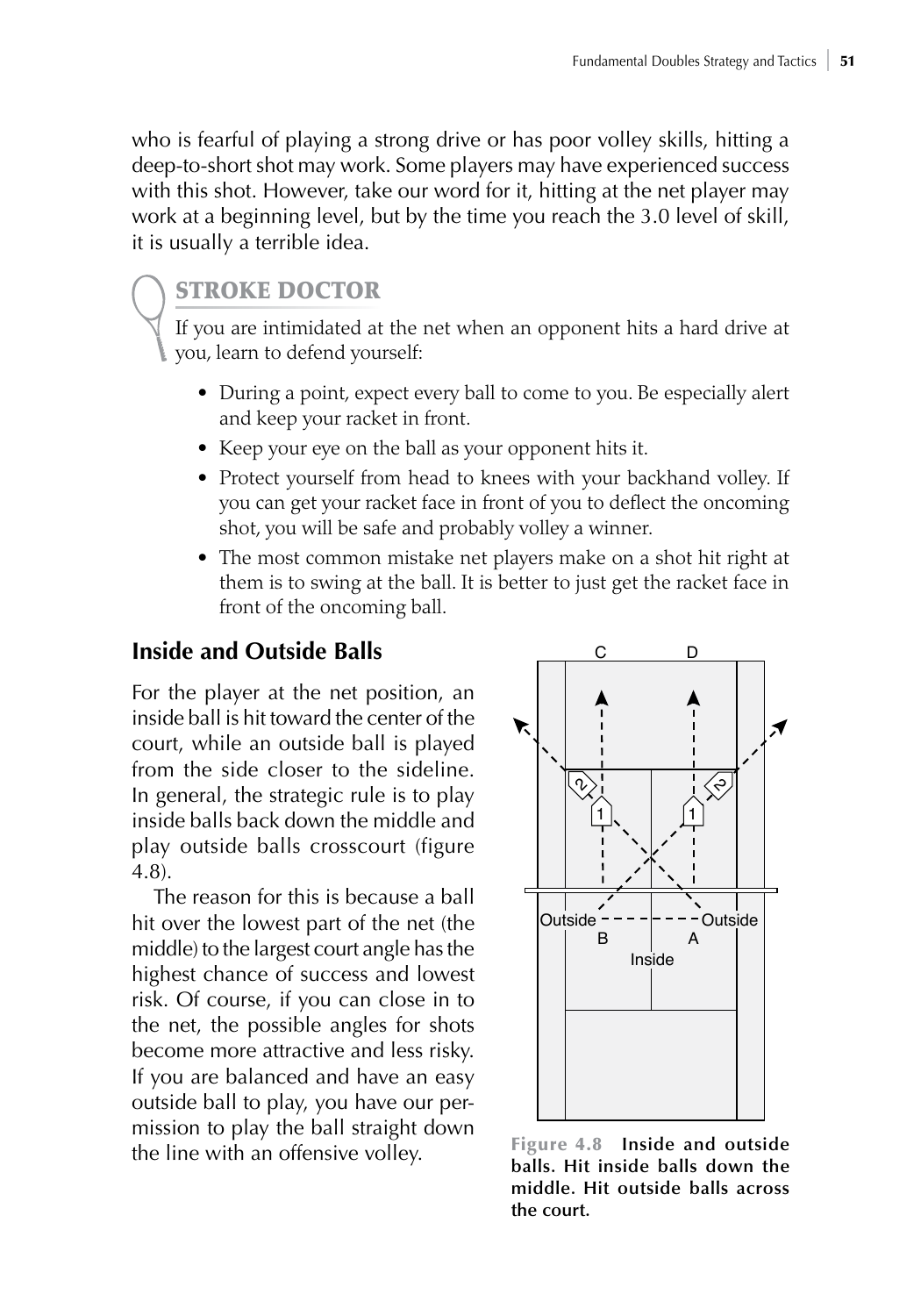## **Practice Tip**

You will need four players to practice playing the middle of the point. Ignore the serve and return and begin by having the receiver feed the ball to the serving team. Play out points using the principles outlined in this chapter. First work on the deep-to-deep and short-to-short principle and evaluate your success. Then focus on where you direct inside and outside balls and again evaluate the result.

#### **Aim Points**

Think of the court as four quadrants. Those are the targets on which you want your shot to land. In doubles play, those four quadrants, plus a shot right down the middle, are the only places you ever have to hit the ball to win almost any point (figure 4.9). Notice that we haven't included the alleys as part of your targets. That's because the alleys provide your margin of error. If you miss your target by a few feet and it lands in the alley, fine. But if you aim for the alley (or even worse, a line) and miss by a few feet, your shot may be out.

Forget what the announcers say on television about professional players aiming shots for the line. They rarely do because they have learned the hard way to give themselves a decent margin of error. If they realize that fact, shouldn't we do the same?

If you follow the rule to aim points, it may take a shot or two longer to win the point. You'll be known as a smart, steady player, and you'll win a lot. The only downside is that you likely won't hit quite as many amazing winners that skip off the line. Oh well, that's the price of percentage tennis.

#### **Shot Choice**

The principles of good shot selection are common sense and are pretty clear:

- Hit your best, most effective shot whenever you can.
- Make your opponents hit their weakest shots as often as you can.
- Choose your shot, based on your court position (figure 4.10).

When in the backcourt (A1), lift the ball and apply spin for control. When in the midcourt (A2), hit the ball more on a straight line with less spin so that it penetrates through the court. When in the frontcourt (A3), contact the ball at the highest point you can and angle it downward.

If you are off balance, out of position, or deep behind the baseline, play a safe shot. A defensive lob is usually a good choice in these emergencies.